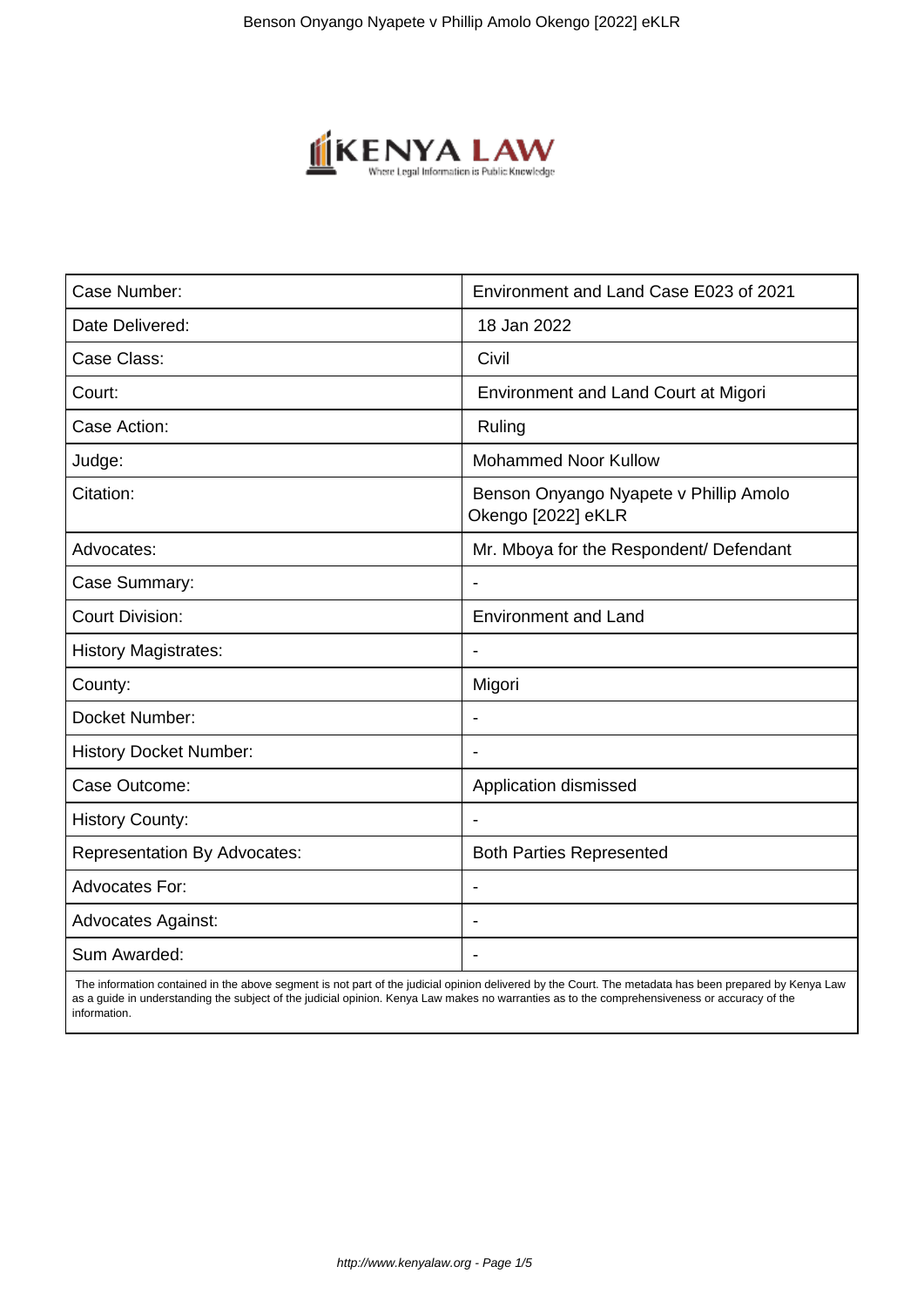### **REPUBLIC OF KENYA**

#### **IN THE ENVIRONMENT AND LAND COURT AT MIGORI**

#### **ELC NO. E023 OF 2021**

**BENSON ONYANGO NYAPETE.............................................................APPLICANT/PLAINTIFF**

# **VERSUS**

**PHILLIP AMOLO OKENGO..........................................................RESPONDENT/ DEFENDANT**

## **RULING**

#### **A. INTRODUCTION**

1. The Respondent/Defendant herein filed a Notice of Preliminary Objection dated  $27<sup>th</sup>$  September, 2021 in response to the Plaintiff's Originating Summons dated  $5<sup>th</sup>$  May, 2021, on the following grounds: -

#### a) That the case is **Res Judicata**.

2. On 04/10/2021, this Court issued directions on the disposal of the Preliminary Objection dated 27.09.2021 by way of written submissions. The Respondent filed his submissions dated 22.10.2021 while the Plaintiff despite being given time to file his submission on the said P.O. I do note that none was filed. Be that as it may, I will proceed to give my ruling on the same.

3. It is the Respondent's submission that the cause of action in the instant suit is the same cause of action in Migori CMC ELC No. 125/2019 involving the same parties; which was already heard and finally concluded in his favor.

4. He further submits that the Plaintiff having been aggrieved by the decision in CMC ELC No. 125/2019 lodged an Appeal No. ELC Appeal No. 03/2021 which is yet to be heard by the court.

5. Despite being given an opportunity to respond to the allegations made by the Respondent; the Plaintiff failed to file his submissions.

6. The sole issue for determination before me is whether the Notice of Preliminary Objection dated 27/09/2021 is merited and I will proceed to discuss it as hereunder;

7. The law on what constitutes a preliminary objection is now well settled. In the celebrated case of *Mukhisa Biscuit Manufacturing Co. Ltd vs West End Distributors Ltd 1969 E.A. 696;* the Court defined Preliminary Objection as follows;

*"....is in the nature of what used to be a demurrer. It raises a pure point of law which is argued on the assumption that all the facts pleaded by the other side are correct. It cannot be raised if any fact has to be ascertained or if what is sought is the exercise of judicial discretion".*

8. The Supreme Court addressed its mind on the issue of a preliminary objection in the case of **Aviation & Allied Workers Union Kenya vs Kenya Airways Ltd & 3 Others [2015] eKLR** and stated as follows:

*"Thus a preliminary objection may only be raised on a 'pure question of law'. To discern such a point of law, the Court has to be satisfied that there is no proper contest as to the facts."*

9. The Respondent has sought the dismissal of the Plaintiff's suit vide the Originating Summons dated 05/05/2021 on the basis that the same is *Res Judicata.* Section 7 of the Civil Procedure Act on res judicata defines what amounts to res judicata as follows: -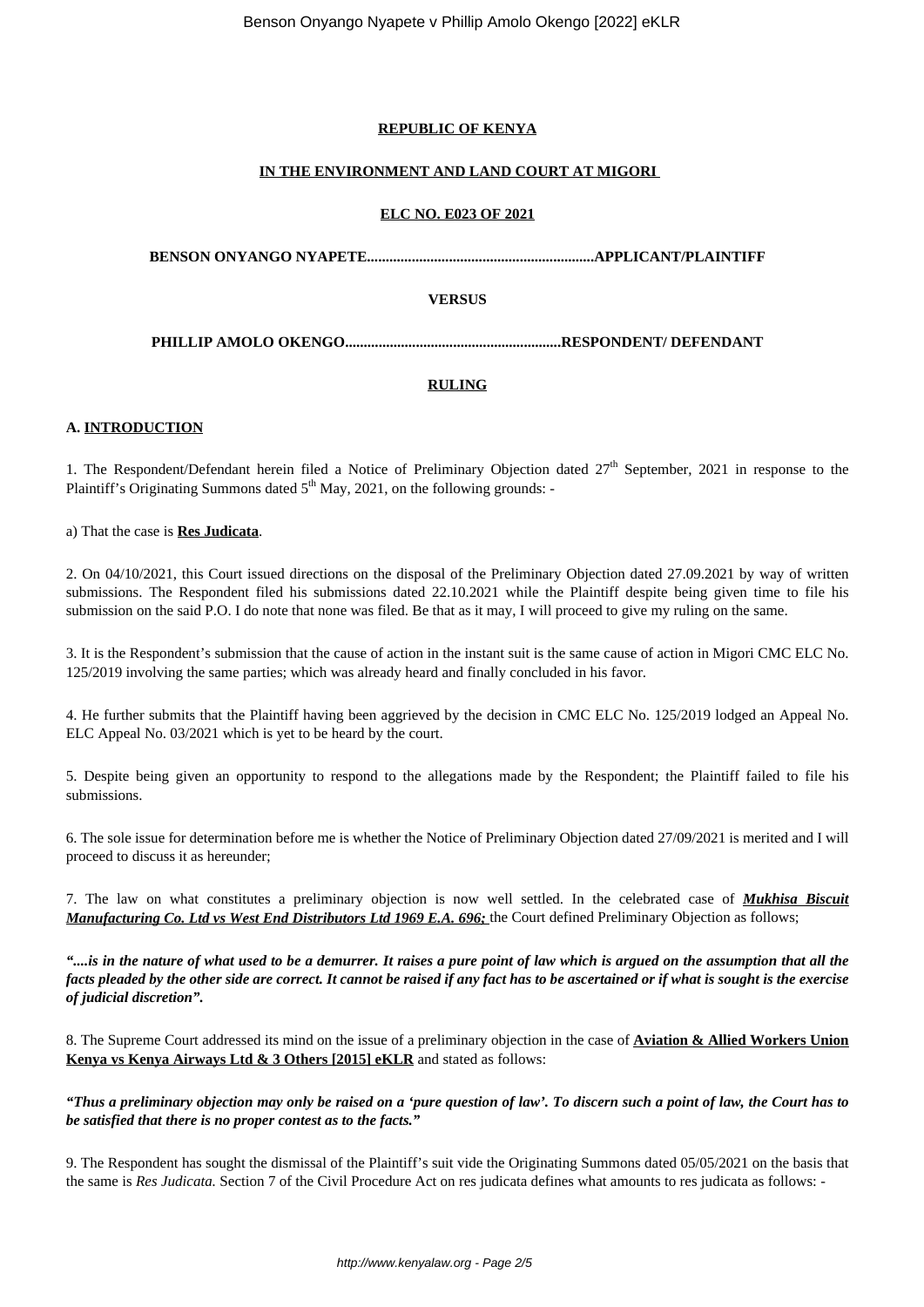#### *"No court shall try any suit or issue in which the matter directly and substantially in issue has been directly and substantially in issue in a former suit between the same parties, or between parties under whom they or any of them claim, litigating under the same title, in a court competent to try such subsequent suit or the suit in which such issue has been subsequently raised, and has been heard and finally decided by such court."*

10. From a reading of the above mentioned section, the salient features that must be demonstrated for doctrine of res judicata to hold are that; the issues raised in the present suit must be directly and substantially in issue as the issues raised in the former suit that has been heard and finally determined by a competent court. The same must be between the same parties.

11. The Court of Appeal in expounding the essence of the doctrine of res judicata in *John Florence Maritime Services Limited & Another vs Cabinet Secretary for Transport and Infrastructure & 3 Others [2015] eKLR* pronounced itself as follows:

*"The rationale behind res-judicata is based on the public interest that there should be an end to litigation coupled with the interest to protect a party from facing repetitive litigation over the same matter. Res-judicata ensures the economic use of court's limited resources and timely termination of cases. Courts are already clogged and overwhelmed. They can hardly spare time to repeat themselves on issues already decided upon. It promotes stability of judgments by reducing the possibility of inconsistency in judgments of concurrent courts. It promotes confidence in the courts and predictability which is one of the essential ingredients in maintaining respect for justice and the rule of law. Without res judicata, the very essence of the rule of law would be in danger of unraveling uncontrollably."*

See also the Supreme Court's decision in **Kenya Commercial Bank Limited vs Muiri Coffee Estate Limited & Another [2016] eKLR**.

12. Applying the foregoing to the present case, it is the Respondent's assertion that the cause of action in the present suit is the same cause of action between the same parties in Migori CMC ELC No. 125/2019 which was heard and determined and further there is a pending appeal being ELC Appeal No. 03/2021.

13. The test for determining the application of the doctrine of *res-judicata* in any given case is spelt out under *section 7* of the *Civil Procedure Act*. In **Independent Electoral & Boundaries Commission vs Maina Kiai & 5 Others [2017] eKLR**, the Supreme Court while considering the said provision held that all the elements outlined thereunder must be satisfied conjunctively for the doctrine to be invoked. That is:

*"(a) The suit or issue was directly and substantially in issue in the former suit.*

*(b) That former suit was between the same parties or parties under whom they or any of them claim.*

*(c) Those parties were litigating under the same title.*

*(d) The issue was heard and finally determined in the former suit.*

#### *(e) The court that formerly heard and determined the issue was competent to try the subsequent suit or the suit in which the issue is raised."*

14. This court has taken the liberty to call for the Lower Court file in CMC ELC No. 125/2019 and the ELC Appeal No. 03/2021 to ascertain the allegations made by the Respondent. I do note that what is at the center of the suit CMC ELC No. 125/2019 is a claim of a portion of **L.R NO. MUHURU/MACALDER/43** measuring approx. **2acres**. A brief background to bring the matter into perspective; the plaintiff therein (now the Respondent) claims against the defendant for a declaration order that part of land plot no. MUHURU/KADEM/MACALDER/43 comprising of about 2 acres belongs to him. It is his claim that the Defendants jointly encroached into the land and are illegally utilizing the said portion of 2acres without his consent.

15. The Defendant (now the Plaintiff) filed a statement of Defence and Counter-claim wherein they stated that they have been occupying and residing on plot no. MUHURU/KADEM/MACALDER/42; since 1953 to date and claimed that the plaintiff's suit was time barred. They purported that the portion measuring 2 acres claimed by the plaintiff forms part of the defendant's parcel and the plaintiff's claims are false creation to get the portion for purposes of the sinate.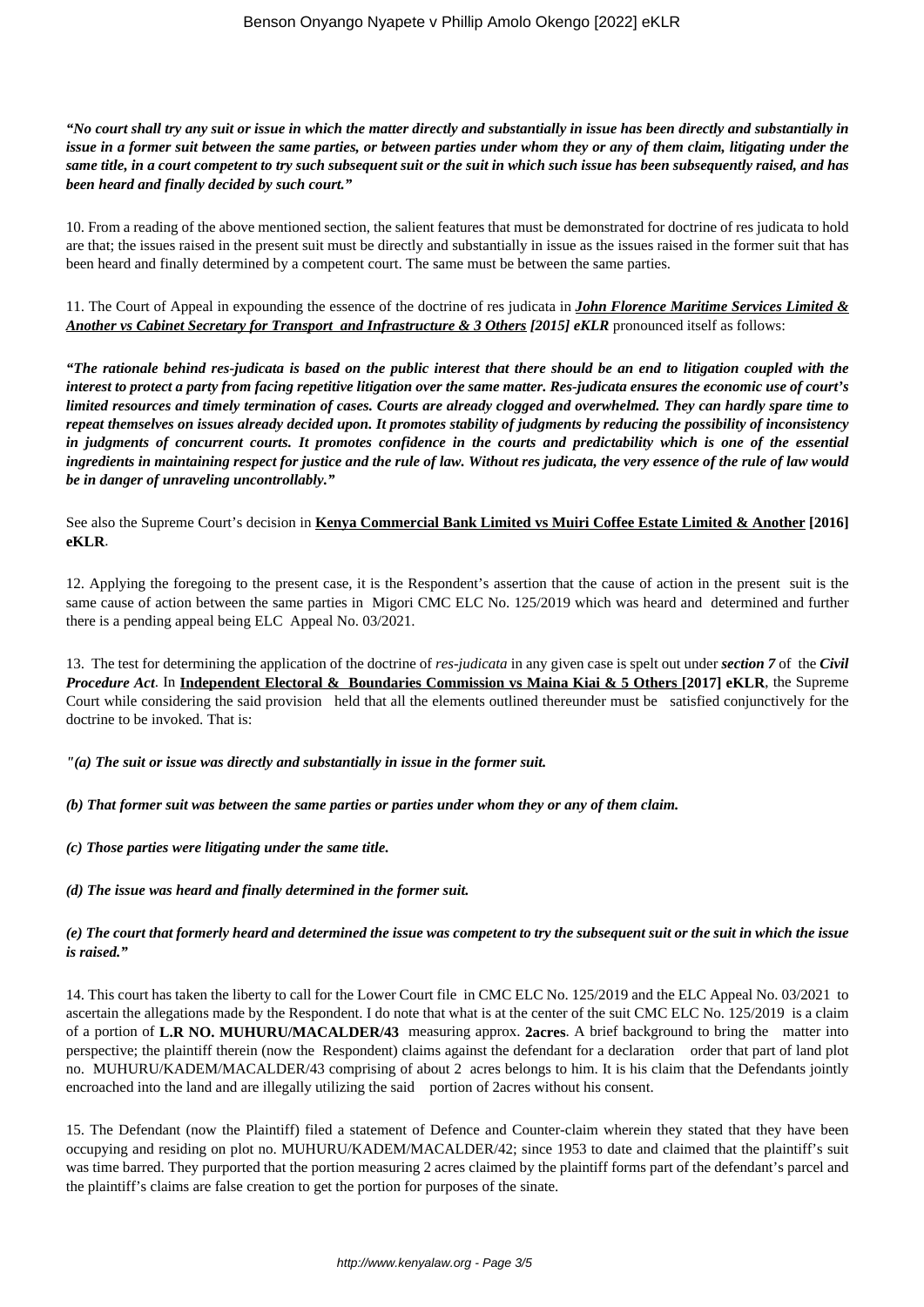16. There was a surveyor's report dated 29.09.2020 whose finding was that the bone of contention was a portion of land that according to the map was part of parcel no. 43 while the actual occupants/ users were the proprietors of parcel no. 42. It confirmed that the dispute was not a boundary dispute between plot no. 42 ad 43 since the boundaries were well demarcated & defined on the ground and thereafter referred the matter to court for determination.

17. Further, from the lower court judgment dated 15.12.2020; the trial magistrate relied on the surveyor's report which was adopted by consent and made a determination that the portion in dispute between the parties measuring 2acres which lied between parcel no. MUHURU/KADEM/MACALDER/43 and 48 and bordering river Migori is part of parcel number 43 registered in the name of the plaintiff and thus belongs to the Plaintiff.

18. I have equally noted that the Plaintiff herein being aggrieved by the lower court Judgment dated 15.12.2020 lodged Appeal No. 03/2021 and filed a Memorandum of Appeal dated 17.12.2020 which is still pending before this court and is yet to be prosecuted.

19. I do note that the cause of action in both suits is similar being; a portion of **L.R NO. MUHURU/MACALDER/43** measuring approx. 2acres/ 0.8 Hectares. The Plaintiff in the previous lower court suit sought a declaration that a portion measuring 2 acres forms part of **L.R NO. MUHURU/MACALDER/43** and therefore belongs to him as the rightful legal owner/proprietor while the Plaintiff in the present suit is seeking a declaration that he is the registered proprietor of the 0.8Ha of **L.R NO. MUHURU/MACALDER/43** by virtue of adverse possession, having been in possession and occupation of the said portion for a period of over 40years.

20. Upon perusal of the lower court record and the Appeal preferred being Appeal No. 03 of 2021 vide a Memorandum of Appeal dated 17.12.2020, I cannot help but note that the suit and the subsequent Judgment delivered on the 15.12.2020 dealt with the portion of land parcel no. **L.R NO. MUHURU/MACALDER/43** measuring approx. **2acres** which is dispute between the same parties herein. I am also alive to the pending Appeal No. 3 of 2021 and the grounds thereon which seeks to have the judgment of the lower court set aside.

21. Applying the foregoing to the present case, I note that the gist in the Originating Summons dated 5<sup>th</sup> May, 2021 revolves around the question of the portion of land parcel no. **L.R NO. MUHURU/MACALDER/43** measuring approx. **2acres**. It is therefore clear that the said matter having been heard and determined by a court of competent jurisdiction cannot again be brought before this court, the same amounts to res judicata. Besides the Plaintiff herein (Appellant in Appeal No. 3 of 2021) lodged an Appeal which is still pending before the court.

22. In view of the foregoing, I find that the Notice of Preliminary Objection dated 07.09.2021 raises pure points of law on the issue of res judicata arises and is thus merited.

23. The upshot of the foregoing analysis is that the Respondent's **Preliminary Objection** dated **27th September, 2021** is merited and the Plaintiff's Originating Summons dated 05/05/2021 is hereby struck out with costs to the Respondent/ Defendant. Further, any Interim Orders herein before granted be and are hereby vacated. It is so ordered.

### **DATED, SIGNED AND DELIVERED IN OPEN COURT AT MIGORI ON 18TH DAY OF JANUARY, 2022.**

# **MOHAMMED N. KULLOW**

**JUDGE**

## **RULING DELIVERED IN THE PRESENCE OF: -**

## **NON APPEARANCE FOR THE APPLICANT/PLAINTIFF**

## **MR. MBOYA FOR THE RESPONDENT/ DEFENDANT**

**TOM MAURICE - COURT ASSISTANT**